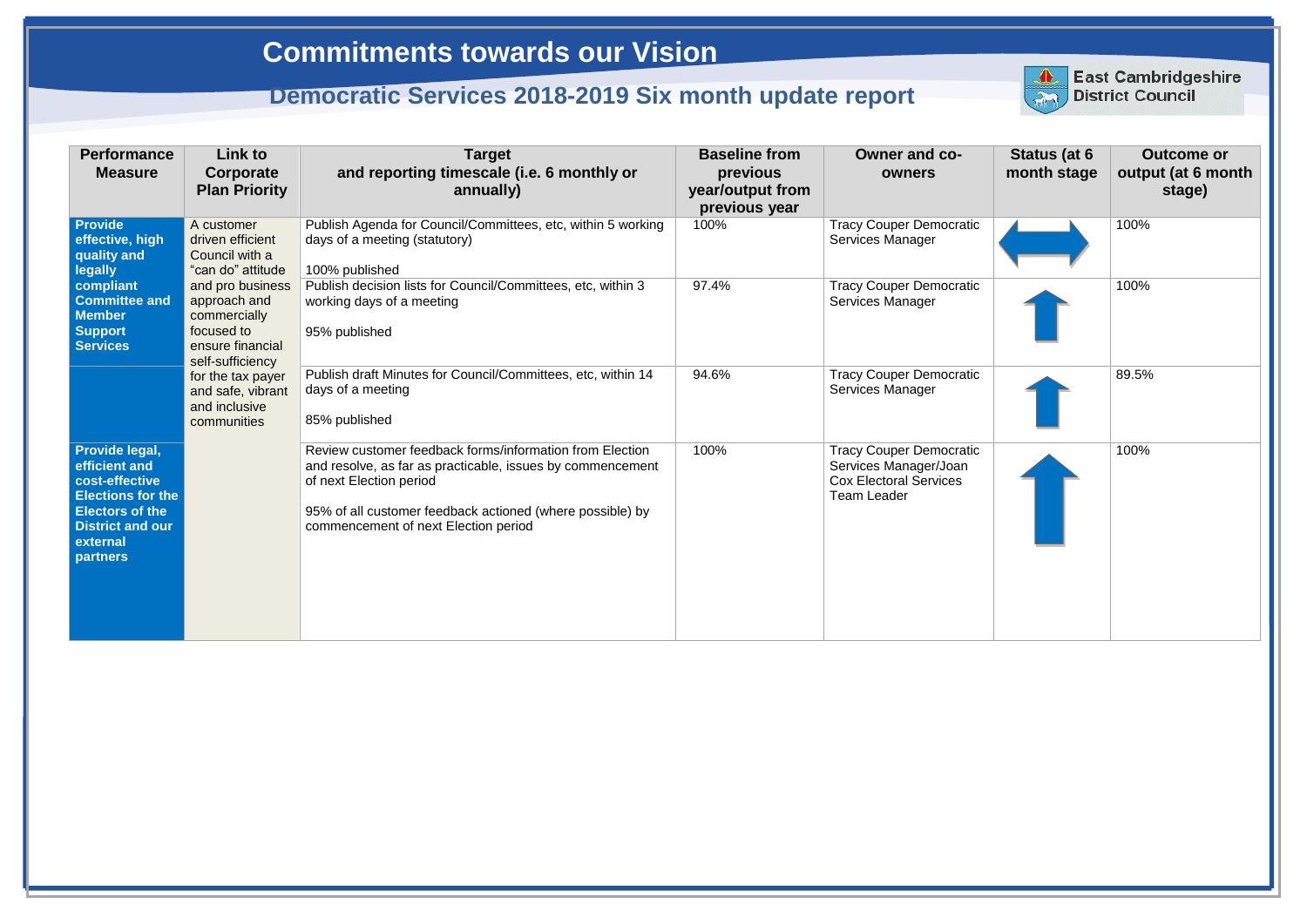| <b>Publish and</b><br>maintain an<br>accurate and<br><b>legally</b><br>compliant<br><b>Electoral</b><br>register each<br>year and<br>maximise<br>registration for<br>target groups<br>within the<br><b>District</b> | To publish and maintain an accurate and legally compliant<br>Electoral register each year and maximise registration for<br>target groups within the District in order to achieve at least an<br>90% registration rate                                                                                                                               | 93.72%            | <b>Tracy Couper Democratic</b><br>Services Manager/Joan<br><b>Cox Electoral Services</b><br><b>Team Leader</b> |  |
|---------------------------------------------------------------------------------------------------------------------------------------------------------------------------------------------------------------------|-----------------------------------------------------------------------------------------------------------------------------------------------------------------------------------------------------------------------------------------------------------------------------------------------------------------------------------------------------|-------------------|----------------------------------------------------------------------------------------------------------------|--|
|                                                                                                                                                                                                                     | Electors registering electronically via Government portal, etc<br>At least 12,000 to be registered                                                                                                                                                                                                                                                  | 12,174 registered | <b>Tracy Couper Democratic</b><br>Services Manager/Joan<br><b>Cox Electoral Services</b><br><b>Team Leader</b> |  |
| <b>Promote</b><br>community<br>engagement<br>and<br>involvement in<br>the Democratic<br>processes of<br>the Council                                                                                                 | Publication of Agendas on website on day of despatch<br>98% to be published                                                                                                                                                                                                                                                                         | 94.9% published   | <b>Tracy Couper Democratic</b><br>Services Manager                                                             |  |
| <b>To ensure</b><br>trained staff,<br>comprehensive<br>understanding<br>by Service<br><b>Delivery</b><br><b>Champion and</b>                                                                                        | To ensure that all staff appraisals are completed annually and<br>within the time frame set by HR<br>100% appraisals completed on time                                                                                                                                                                                                              | 100%              | <b>Tracy Couper Democratic</b><br>Services Manager/Joan<br><b>Cox Electoral Services</b><br><b>Team Leader</b> |  |
| continual<br>professional<br>development of<br><b>Councillors</b>                                                                                                                                                   | To include Service Delivery Champion in all aspects of the<br>day to day running of the Democratic Services Team to<br>promote transparency and good partnership working and meet<br>on a quarterly basis<br>4 meetings arranged                                                                                                                    | 3                 | <b>Tracy Couper Democratic</b><br>Services Manager                                                             |  |
|                                                                                                                                                                                                                     | To prepare, agree and implement a Programme of Member<br>Seminar, Training and Development sessions, to provide<br>Members with the required knowledge and skills to effectively<br>perform their role as a District Councillor<br>10 sessions to be arranged at the request of Officers and<br>Members as part of the Member Development Programme | 5                 | <b>Tracy Couper Democratic</b><br>Services Manager                                                             |  |

| ocratic<br>Joan        | 85.85% registration                                                                                                                                                                                                                                                 |
|------------------------|---------------------------------------------------------------------------------------------------------------------------------------------------------------------------------------------------------------------------------------------------------------------|
| ces                    | Good level of<br>registration, as above<br>figure was achieved at<br>end of October, before<br>conclusion of 'door<br>knocking' period.<br>Taken in conjunction<br>with figure below,<br>indicates significant<br>'channel shift' in people<br>registering on-line. |
| ocratic<br>Joan        | 14,250 registered                                                                                                                                                                                                                                                   |
| ces                    | As this is the 6 month<br>figure, excellent result.                                                                                                                                                                                                                 |
| ocratic                | 100%                                                                                                                                                                                                                                                                |
| ocratic<br>Joan<br>ces | 100%                                                                                                                                                                                                                                                                |
| ocratic                | 1<br>Due to absence of<br><b>Democratic Services</b><br>Manager                                                                                                                                                                                                     |
| ocratic                | 7                                                                                                                                                                                                                                                                   |
|                        | Due to reduction in<br>attendance rates at<br>Member Seminars,<br>decision taken to have<br>presentations at<br>Council meetings as an<br>alternative.                                                                                                              |